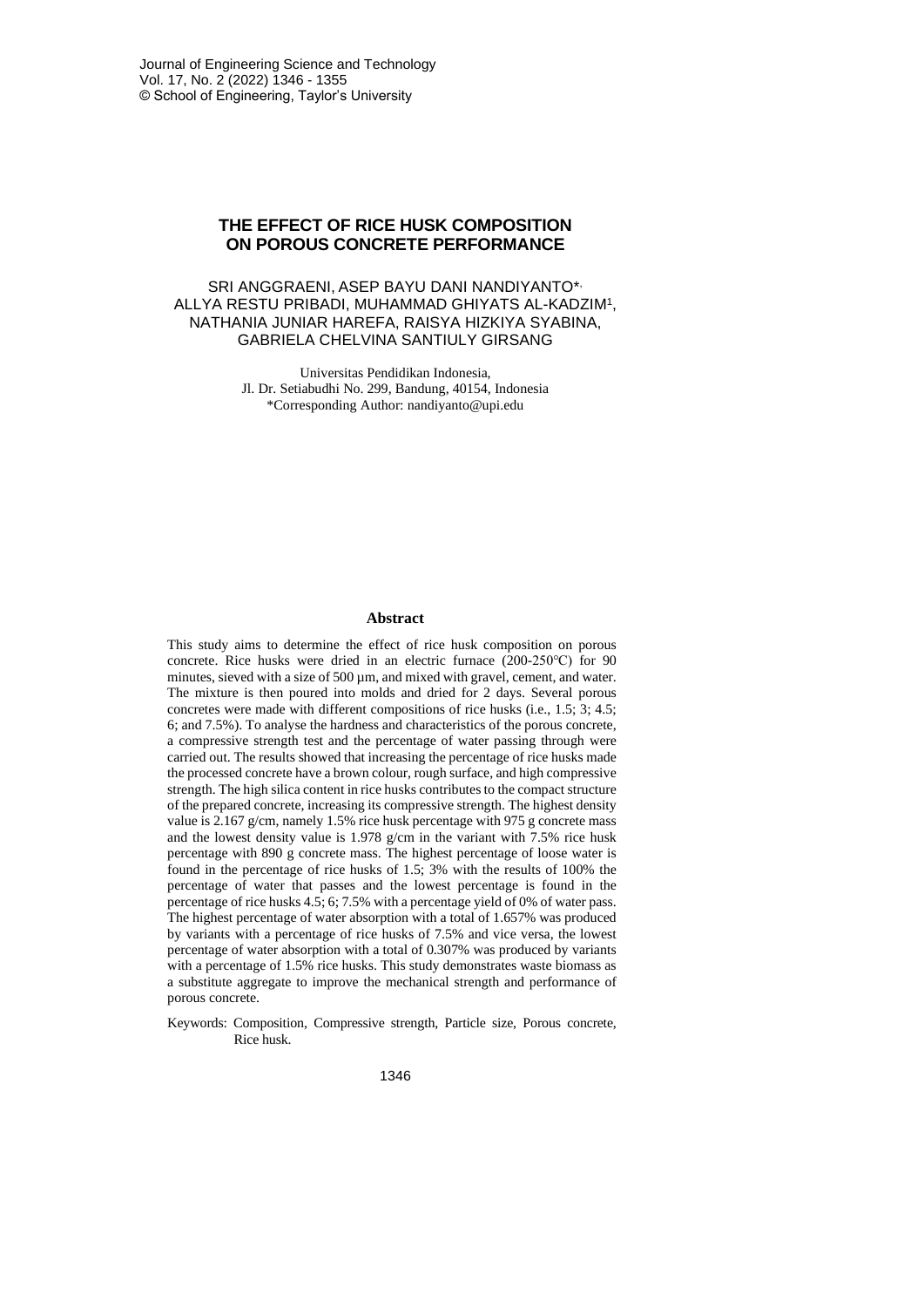#### **1. Introduction**

Concrete is a component in construction [1]. In general, concrete has a dense texture and is watertight, which affected the density of the concrete itself. The density of concrete tends to be high, affecting the load received by the foundation [2]. Another type of concrete, porous concrete, was developed to support land development and surface runoff management [3]. The hollow cavities in porous concrete caused the compressive strength to be relatively low [4]. Porous concrete consisted of fine, coarse, cement, and water aggregates. Fine aggregate is one of the constituent materials that play a role in influencing the strength of porous concrete [5]. Besides the high density of concrete, concrete materials are also reliant on natural resources [2]. One of the natural resources used is rice husks, a cheap material collected from agricultural waste, which can be used for concrete [6].

Indonesia is an agricultural country, where most of the population works as farmers [7]. From the data obtained by the Indonesian Ministry of Agriculture, rice is the most dominant agricultural commodity [8]. When processing rice into rice through a milling machine, a by-product is produced in the form of rice husks. Not only rice husk is generated during the harvesting and processing, but rice straw is also generated. Several research works were also conducted to investigate the potential use of rice straw for the development of eco-friendly materials and products, such as the influence of extraction parameters on spent coffee grounds as a renewable tannin resource [9] and the evaluation of rice straw as a natural filler for injection molded high-density polyethylene bio-composite materials [10]. Rice husks are waste from the rice milling process which weighs 20-22% of the weight of rice [11]. Every ton of dry rice produces 300 kg of rice husks, meaning that the production of rice husks is about 30% of the total weight of the rice harvest. Thus, the production of rice husk waste in Indonesia is very large [12]. However, the use of rice husks was still not optimal. This is due to the characteristics of the rice husks, which are coarse, have low nutritional value, have a low density, and have high enough ash content [3].

Different biomasses and their extracts had been used as natural materials in the development of different eco-friendly materials, such as the plasticizer type for biobased microcrystalline cellulose filled polylactic acid composite [13], carboxymethyl cassava starch/polyurethane dispersion blend as surface sizing agent [14], tea waste/kapok fiber composite paper [15], and tree pruning waste for papermaking [16]. The addition of rice husk as the biomass into the porous concrete can affect the strength and hardening of porous concrete [17]. Rice husks can be used as fine aggregate in porous concrete materials [18]. Porous concrete is used as a unique and effective road material that is environmentally friendly [19]. It captured rainwater and allowing rainwater to seep into the ground. Porous concrete material can help replenish groundwater reserves and reduce surface runoff [20]. When applied to the road's shoulder, the water runoff from the road can be absorbed into the ground and reduce the drainage channel's water discharge [21]. There are several studies of modified concrete using biomass such as sugarcane ash [22, 23], olives [24], banana leaves ash [25], vegetable fiber [26], and palm fibers [27]. However, there has been no research on the effect of the ratio of rice husks to the strength of porous concrete with different variations. Based on previous studies [28-38], the purpose of this study was to determine the effect of rice husk composition on porous concrete performance. In this study, porous concrete with 1.5; 3; 4.5; 6; and 7.5% of rice husk were prepared. The compressive strength,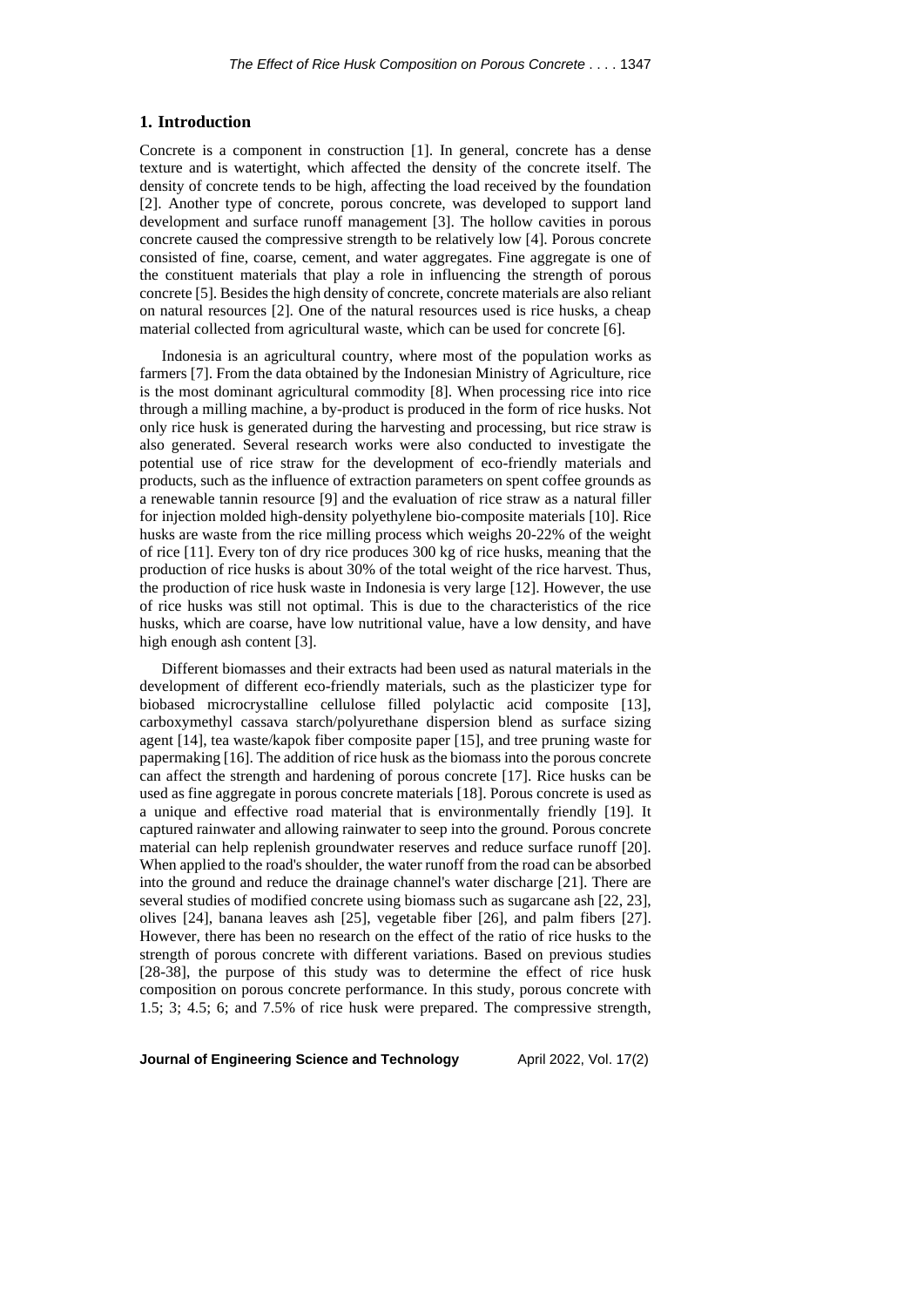porosity, and water pass percentage test were carried out to analyse the porous concrete's hardness and interaction with water. This research was expected to investigate the potential of rice husk as porous concrete material that can capture rainwater, allow rainwater to seep into the soil, fill groundwater reserves, and reduce surface runoff.

### **2. Materials and Method**

## **2.1.Material**

The materials used in this study are coarse aggregates such as gravel and fine aggregates such as cement (Portland Type 1; Holcim; TB. Galunggung Tasikmalaya) and rice husk. Water was used to mix all materials. All materials were purchased from local markets in Tasikmalaya, Indonesia.

# **2.2.Method**

Figure 1 shows the diagram of experimental methods conducted in this study. Gravels were washed and dried in the sun for 2 hours, then mixed with cement and water. Prior to use, the rice husks were put in the electrical furnace  $(200-250^{\circ}\text{C})$  for 90 minutes. Thereafter, the rice husks were sawmilled, sieved using a test sieve  $(500 \mu m)$ , and mixed with gravel, cement, and water. Five mixtures were prepared with varying percentages of rice husk (1.5; 3; 4.5; 6; and 7.5%). % rice husk added to the concrete is calculated based on the mass of water used in the formulation. The composition of gravel, cement, water, and rice husk carried out are shown in Table 1. The mixture was poured into a mold made of wood (15×10×3 cm) and dried in the sun for 2 days.

## **2.3.Compressive strength test**

The compressive strength value was obtained from the results of the concrete compressive test using Screw Stand Test Instrument (Model I ALX-J, China) equipped with a digital force gauge instrument (Model HP-500, Serial, No H5001909262). The test was carried out by applying a compressive force to the prepared porous concrete. Hardness is expressed by the curve peak value (maximum force applied in Newton (N) units) during the test.

### **2.4.Water pass percentage test**

The water pass percentage (%*WPP*) test was conducted by pouring water gradually (100 mL) on the surface of the porous concrete, and the volume of the passing water (*VPW*; mL) was measured. The *WPP* calculated by Eq. (1):

$$
\%WPP = \frac{V_{PW}}{100} \times 100\tag{1}
$$

# **2.5.Density test**

Mathematically, density (Eq. (2)) can be expressed in terms of mass divided by volume. This formula applies to the density of liquids, gases, and also solids.

$$
\rho = \frac{m}{v} \tag{2}
$$

where  $\rho$  is the density (kg/m<sup>3</sup>), *m* is the mass (kg), and *V* is the volume (m<sup>3</sup>).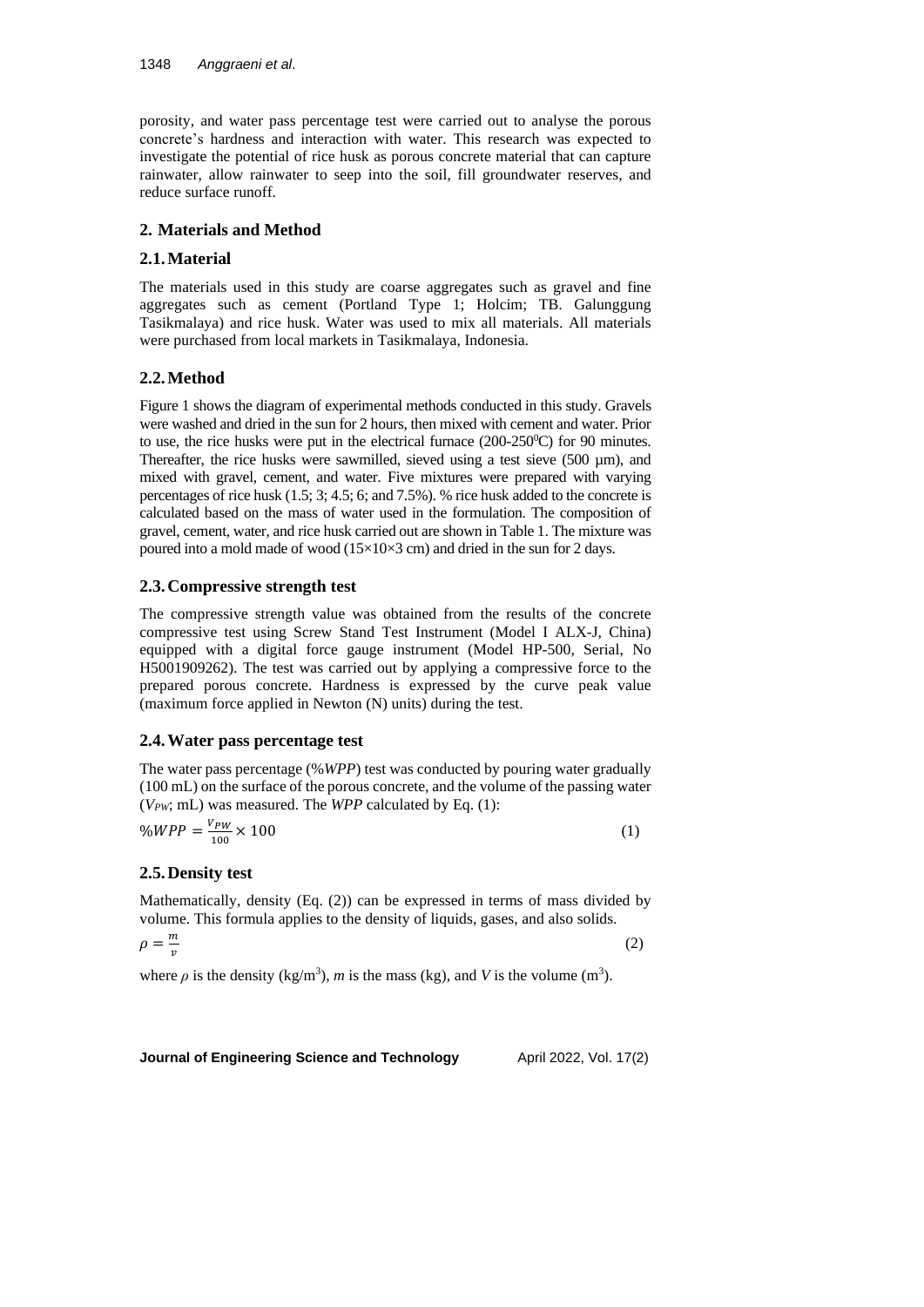

\*rice husks particle size =  $500 \mu m$ \*\* rice husks percentage =  $1.5$ ; 3; 4.5; 6; 7.5%

**Fig. 1. Flow diagram of the experimental method.**

| Percentage of<br>Rice Husk $(\% )$ | Rice Husk $(g)$ | Gravel $(g)$ | Cement $(g)$ | Water $(g)$ |
|------------------------------------|-----------------|--------------|--------------|-------------|
| 1.5                                | 15              | 700.00       | 285.00       | 100.00      |
| <b>3.0</b>                         | 30              | 692.50       | 277.50       | 100.00      |
| 4.5                                | 45              | 685.00       | 270.00       | 100.00      |
| 6.0                                | 60              | 677.50       | 262.50       | 100.00      |
| 7.5                                | 75              | 670.00       | 255.00       | 100.00      |

**Table 1. The composition used for prepared porous concrete.**

# **2.6.Water absorption test**

The absorption test can be calculated using Eq. (3).

$$
W_A = \frac{W_2 - W_1}{W_1} \times 100\%
$$
\n(3)

where  $W_A$  is the water adsorption percentage  $(\%)$ ,  $W_1$  is the dry sample weight (g), and  $W_3$  is the wet sample weight (g).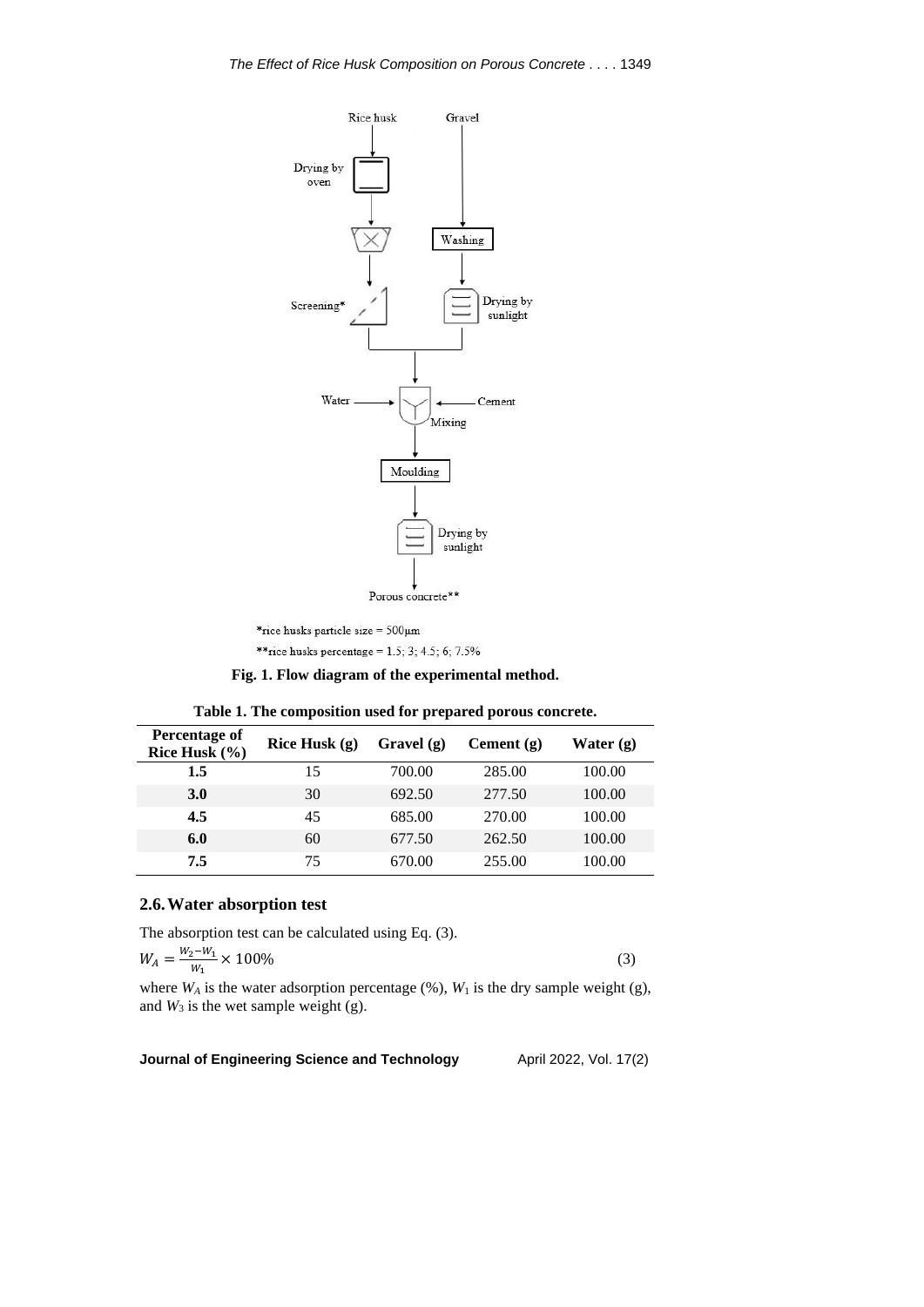### **3.Results and Discussion**

### **3.1.Porous concrete appearance**

Figure 2 shows the physical appearance of prepared porous concrete. The concretes have a grey and brown colour. The brown colour in the prepared concrete was due to the rice husk percentage in the mixture. Concrete with a higher percentage of rice husk appeared coarser and rougher than the low percentage of rice husk. Increases in rice husk percentage in porous concrete mixture resulted in browner colour and coarse surface.



**Fig. 2. Photograph of prepared porous concrete.**

Figure 3 shows the microscope observation of rice husk particles and cement used in this study. The rice husk particle has a brown colour, therefore contributing to brown features in prepared porous concrete.



**Fig. 3. Microscope photograph of cement (a) and rice husk particle (b).**

# **3.2.Compressive strength**

The compressive strength result is shown in Fig. 4. The hardest porous concrete was achieved by the 7.5% sample whereas the lowest was achieved by the 1.5% sample. Higher rice husk percentage improved the compressive strength of porous concrete. This hardness feature was correlated to the adhesion factor of the aggregates. Rice husk has high silica content (80%), making them a reactive pozzolan [39]. The silica in rice husk reacts with the side products of cement and water. Hydration results between cement and water produce calcium hydroxide  $(Ca(OH)_2)$ . Ca(OH)<sub>2</sub> can be turned into Ca(OH)<sub>2</sub> hydrate, making the concrete's structure more compact and improving its compressive strength [39].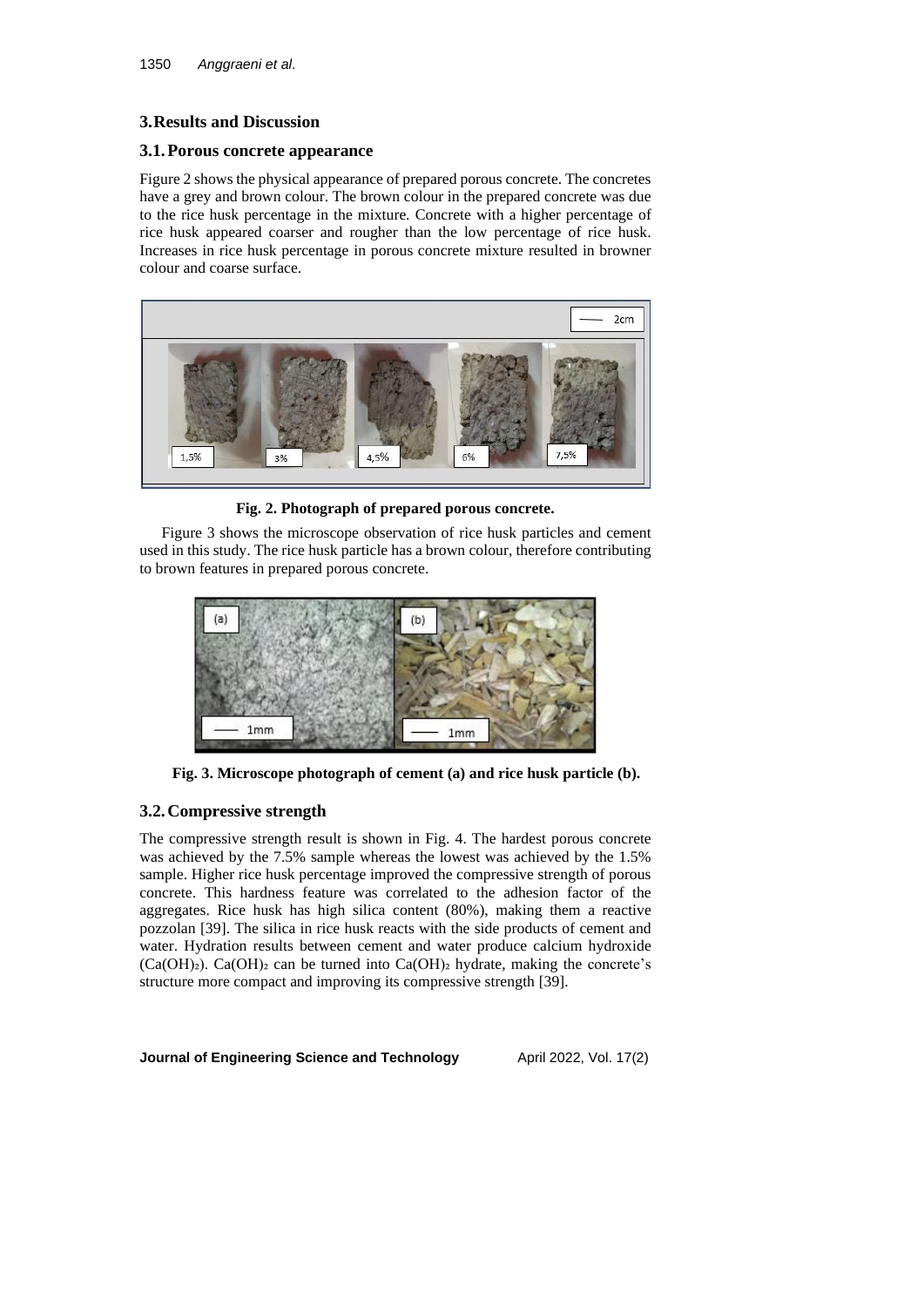

**Fig. 4. Compressive strength result.**

#### **3.3.Density, water percentage, and water adsorption test**

Table 2 shows the density value, the percentage of water passed, and the percentage of water absorption. The results obtained decreased density along with the addition of rice husk composition and reduction of coarse aggregate mass. This reduction in coarse aggregate is proportional to the decrease in concrete mass. Thus, the lower the mass of the concrete, the lower the density value obtained.

The highest density value, namely  $2.167$  g / cm<sup>3</sup>, was owned by the percentage of rice husks 1.5% with a concrete mass of 975 g and the lowest density value, namely 1.978 g / cm<sup>3</sup> in the variant with a percentage of 7.5% rice husk with a concrete mass of 890 g. It can be seen that for porous concrete the addition of rice husks (500  $\mu$ m) with different variations experienced different results in the percentage of water escaped. As can be seen, the higher the percentage of rice husk, the lower the percentage of water escaping. This is due to the composition of coarse aggregate which is also getting reduced along with the addition of rice husks. The coarser aggregate used; the more pores are produced [40]. Therefore, the highest percentage of escaped water was in the coarsest aggregate variants (the smallest percentage of rice husk).

Regarding the pores in the water pass test, it was also found that the rice husk filled the pores in the concrete. Based on these facts, it is proven that the greater the percentage of rice husks, the higher the water absorption capacity of the concrete. This is confirmed by the statement that rice husks can absorb much water because they have a very high porosity (about 79%) [41].

Water absorption in concrete is greater due to the high porosity value of rice husks. The highest percentage of escaped water was found in the percentage of rice husks 1.5; 3% with the results of 100% the percentage of water escaped, and the lowest percentage was found in the percentage of rice husks 4.5; 6; 7.5% with a result of 0% percentage of water escaped. Meanwhile, the results of the percentage of water absorption with the addition of rice husks  $(500 \mu m)$  with different variations experienced differences. This is because the higher the percentage of rice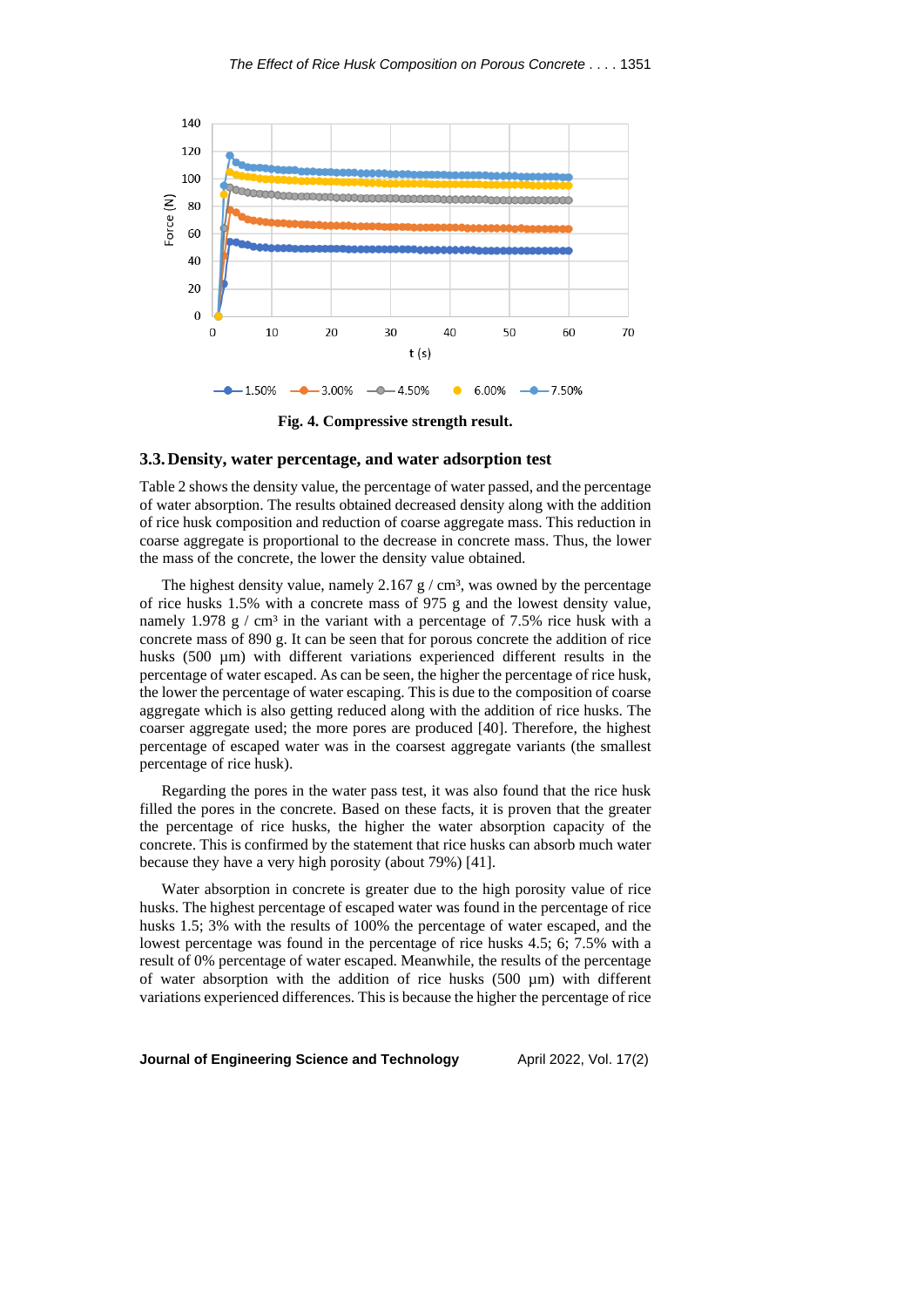husks, the more water are absorbed by the concrete. The highest percentage of water absorption with a total of 1.657% was produced by a variant with a percentage of rice husk of 7.5% and vice versa, the lowest water absorption with a total of 0.307% was produced by a variant with a rice husk of 1.5%.

| percentage, and water absorption percentage. |                    |                                         |                                           |  |  |
|----------------------------------------------|--------------------|-----------------------------------------|-------------------------------------------|--|--|
| Percentage of<br>Rice Husk $(\% )$           | Density $(g/cm^3)$ | <b>Water Pass</b><br>Percentage $(\% )$ | Water<br>Absorption<br>Percentage $(\% )$ |  |  |
| 1.5                                          | 2.167              | 100                                     | 0.307                                     |  |  |
| <b>3.0</b>                                   | 2.138              | 100                                     | 0.417                                     |  |  |
| 4.5                                          | 2.300              | 0                                       | 0.617                                     |  |  |
| 6.0                                          | 2.127              | $\Omega$                                | 1.340                                     |  |  |
| 7.5                                          | 1.978              |                                         | 1.657                                     |  |  |

| Table 2. The results of density, water pass  |  |
|----------------------------------------------|--|
| percentage, and water absorption percentage. |  |

The successful preparation of porous concrete from rice straw is not only good for industrial perspective but also for education. The simple preparation can be done used commercially apparatuses, making it suitable for practicum. Indeed, it can help improving curriculum [42-46].

## **4.Conclusion**

Effects of rice husk composition on the performance of porous concrete were investigated. Concrete with a higher percentage of rice husk is brown and has a rough surface. Higher percentage of rice husk addition has impact on the higher compressive strength value and percentage of water absorption, while the percentage of water escapes is less. The addition of rice husks  $(500\mu m)$  to the concrete mixture is recommended because rice husks contain silica that can react with the results of the reaction of cement and water, namely calcium hydroxide, turning it into hydrated calcium silicate, making the concrete denser, and increasing the compressive strength of the concrete and its porosity value.

### **References**

- 1. Ghinaya, Z; and Masek, A. (2021). Eco-friendly concrete innovation in civil engineering. *ASEAN Journal of Science and Engineering*, 1(3), 191-198.
- 2. Mouli, M.; and Khelafi, H. (2007). Strength of short composite rectangular hollow section columns filled with lightweight aggregate concrete. *Engineering Structures*, 29(8), 1791-1797.
- 3. Taghizadeh, M.M.; Torabian, A.; Borghei, M.; and Hassani, A.H. (2007). Feasibility study of water purification using vertical porous concrete filter. *International Journal of Environmental Science and Technology*, 4(4), 505-512.
- 4. Nuaklong, P.; Wongsa, A.; Sata, V.; Boonserm, K.; Sanjayan, J.; and Chindaprasirt, P. (2019). Properties of high-calcium and low-calcium fly ash combination geopolymer mortar containing recycled aggregate. *Heliyon*, 5(9), e02513.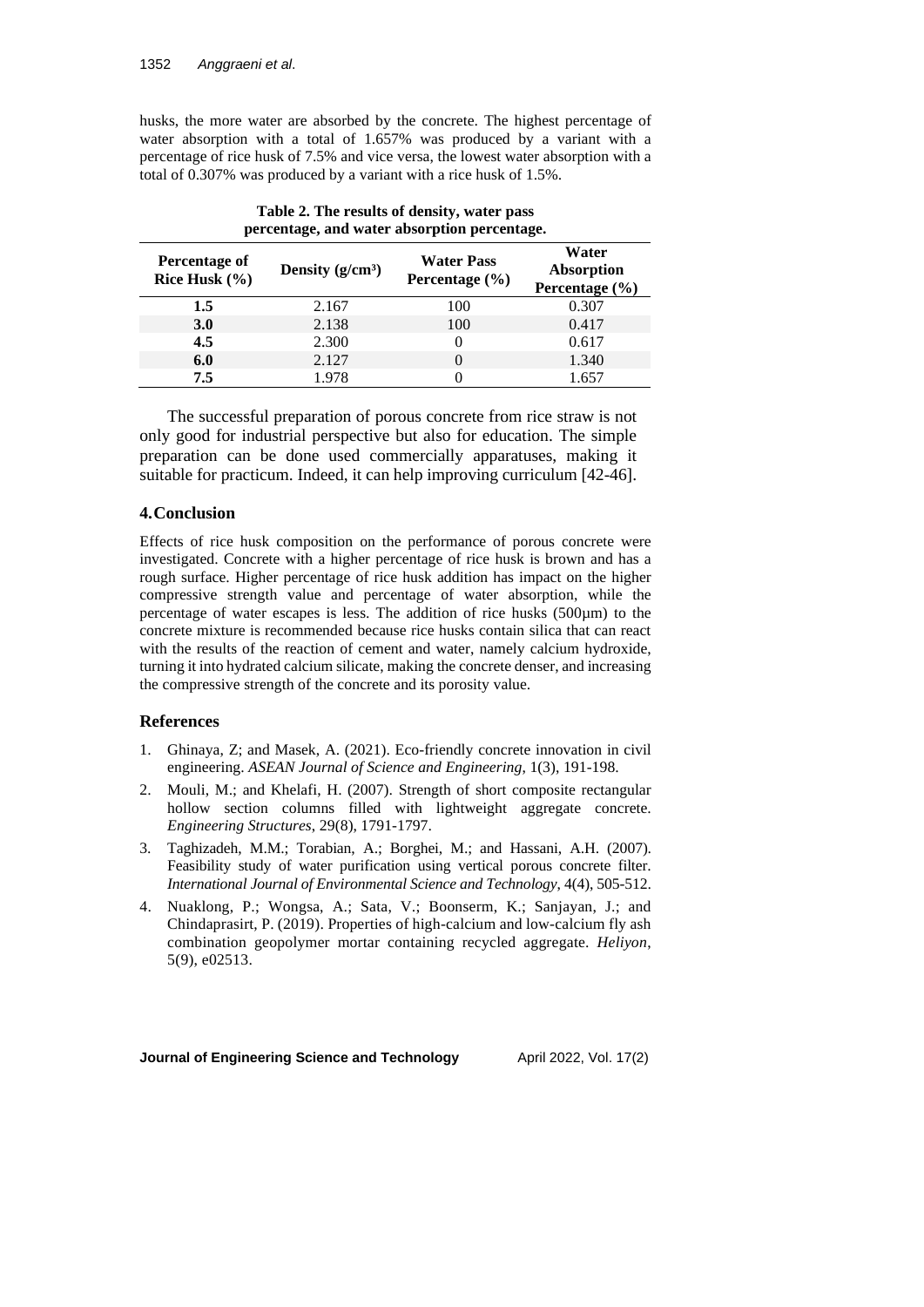- 5. Singh, M.; and Siddique, R. (2014). Strength properties and micro-structural properties of concrete containing coal bottom ash as partial replacement of fine aggregate. *Construction and Building Materials*, 50, 246-256.
- 6. Khan, R.; Jabbar, A.; Ahmad, I.; Khan, W.; Khan, A.N.; and Mirza, J. (2012). Reduction in environmental problems using rice-husk ash in concrete. *Construction and Building Materials*, 30, 360-365.
- 7. Syuaib, M.F. (2015). Anthropometric study of farm workers on Java Island, Indonesia, and its implications for the design of farm tools and equipment. *Applied Ergonomics*, 51, 222-235.
- 8. Mariyono, J. (2014). Rice production in Indonesia: policy and performance. *Asia Pacific Journal of Public Administration*, 36(2), 123-134.
- 9. Low, J.H.; Rahman, W.A.; and Jamaluddin, J. (2015). The influence of extraction parameters on spent coffee grounds as a renewable tannin resource. *Journal of Cleaner Production*, 101, 222-228.
- 10. Lowa, J.H.; Andenana, N.; Rahman, W.A.W.A.; Rusmana, R.; and Majida, R. A. (2017). Evaluation of rice straw as natural filler for injection molded high density polyethylene bio-composite materials. *Chemical Engineering Transactions*, 56, 1081-1086.
- 11. Romano, R.; and Zakiah, Z. (2017). Pengaruh kepemilikan assets terhadap tingkat pendapatan petani padi di kecamatan kuta baro kabupaten aceh besar. *Jurnal Ilmiah Mahasiswa Pertanian*, 2(1), 47-56.
- 12. Foo, K.Y.; and Hameed, B. H. (2009). Utilization of rice husk ash as novel adsorbent: a judicious recycling of the colloidal agricultural waste. *Advances in Colloid and Interface Science*, 152(1-2), 39-47.
- 13. Low, J.H.; Andenan, N.; and Wan Abdul Rahman, W.A. (2018). The influence of crosslink chemicals on the mechanical strength and water absorption of rice straw-based green composites. *Journal of Natural Fibers*, 15(1), 122-130.
- 14. Rusman, R.; Majid, R.A.; Abd Rahman, W.W.; and Low, J.H. (2017). Carboxymethyl cassava starch/polyurethane dispersion blend as surface sizing agent. *Chemical Engineering Transactions*, 56, 1171-1176.
- 15. Majid, R.A.; Mohamad, Z.; Rusman, R.; Zulkornain, A.A.; Halim, N.A.; Abdullah, M.; and Low, J.H. (2018). Development of tea waste/kapok fiber composite paper. *Chemical Engineering Transactions*, 63(2018), 457-462.
- 16. Low, J.H.; Xun, L.Z.; Yoon, L.W.; Pang, M.M.; and Wong, S. (2019). Exploration of tree pruning waste for papermaking. *AIP Conference Proceedings*, 2137(1), 020008.
- 17. Nuaklong, P.; Jongvivatsakul, P.; Pothisiri, T.; Sata, V.; and Chindaprasirt, P. (2020). Influence of rice husk ash on mechanical properties and fire resistance of recycled aggregate high-calcium fly ash geopolymer concrete. *Journal of Cleaner Production*, 252, 119797.
- 18. Ganiron Jr,T.U. (2013). Effects of rice hush as substitute for fine aggregate in concrete mixture. *International Journal of Advanced Science and Technology*, 58, 29-40.
- 19. Shah, D.S.; Pitroda, J.; and Bhavsar, J.J. (2013). Pervious concrete: New era for rural road pavement. *International Journal of Engineering Trends and Technology* (*IJETT*), 4(8), 3496-3500.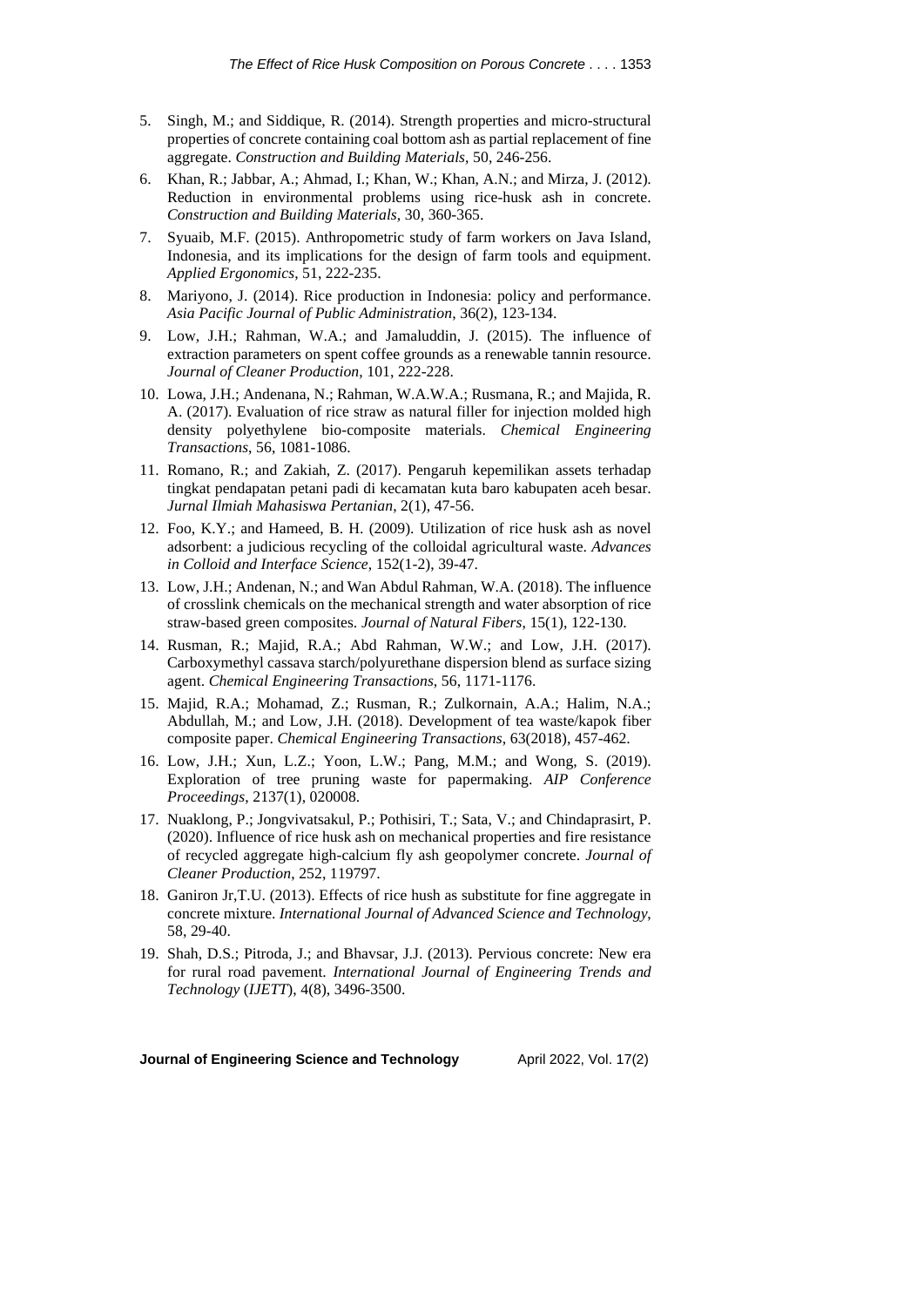- 20. Tyas, Y.W.; Nurtanto, D.; and Krisnamurti, K. (2020). Pengaruh variasi prosentase superplasticizer terhadap sifat mekanik dan porositas beton berpori. *Media Teknik Sipil*, 18(1), 33-42.
- 21. Setyawan, A.; Rifai, M.; Sumarsono, A.; Handayani, F.S.; and Qosam, O.I. (2021). Development of single sized aggregate porous concrete for sustainable road in low traffic area. *In Journal of Physics: Conference Series*, 1912(1), 012054
- 22. Núñez-Jaquez, R.E.; Buelna-Rodríguez, J.E.; Barrios-Durstewitz, C.P.; Gaona-Tiburcio, C.; and Almeraya-Calderón, F. (2012). Corrosion of modified concrete with sugar cane bagasse ash. *International Journal of Corrosion*, 2012(special issue), 1-5.
- 23. Katare, V.D.; and Madurwar, M.V. (2017). Experimental characterization of sugarcane biomass ash - A review. *Construction and Building Materials*, 152, 1-15.
- 24. Alkheder, S.; Obaidat, Y.T.; and Taamneh, M. (2016). Effect of olive waste (Husk) on behavior of cement paste. *Case Studies in Construction Materials*, 5, 19-25.
- 25. Kanning, R. C.; Portella, K.F.; Bragança, M.O.; Bonato, M.M.; and dos Santos, J.C. (2014). Banana leaves ashes as pozzolan for concrete and mortar of Portland cement. *Construction and Building Materials*, 54, 460-465.
- 26. Agopyan, V.; Savastano Jr, H.; John, V.M.; and Cincotto, M.A. (2005). Developments on vegetable fibre-cement-based materials in São Paulo, Brazil: an overview. *Cement and Concrete Composites*, 27(5), 527-536.
- 27. Kriker, A.; Debicki, G.; Bali, A.; Khenfer, M.M.; and Chabannet, M. (2005). Mechanical properties of date palm fibres and concrete reinforced with date palm fibres in hot-dry climate. *Cement and Concrete Composites*, 27(5), 554-564.
- 28. Nandiyanto, A.B.D.; Putra, Z. A.; Andika, R.; Bilad, M.R.; Kurniawan, T.; Zulhijah, R.; and Hamidah, I. (2017). Porous activated carbon particles from rice straw waste and their adsorption properties. *Journal of Engineering Science and Technology* (*JESTEC*), 12(8), 1-11.
- 29. Nandiyanto, A.B.D. (2018). Cost analysis and economic evaluation for the fabrication of activated carbon and silica particles from rice straw waste. *Journal of Engineering Science and Technology* (*JESTEC*), 13(6), 1523-1539.
- 30. Ragadhita, R.; Nandiyanto, A B.D.; Nugraha, W. C.; and Mudzakir, A. (2019). Adsorption isotherm of mesopore-free submicron silica particles from rice husk. *Journal of Engineering Science and Technology* (*JESTEC*), 14(4), 2052-2062.
- 31. Nandiyanto, A.B.D.; Al Husaeni, D.F.; Ragadhita, R.; and Kurniawan, T. (2021). Resin-based Brake Pad from Rice Husk Particles: From Literature Review of Brake Pad from Agricultural Waste to the Techno-Economic Analysis. *Automotive Experiences*, 4(3), 131-149.
- 32. Anggraeni, S.; Girsang, G.C.S.; Nandiyanto, A.B.D.; and Bilad, M.R. (2021). Effects of particle size and composition of sawdust/carbon from rice husk on the briquette performance. *Journal of Engineering Science and Technology* (*JESTEC*), 16(3), 2298-2311.
- 33. Anggraeni, S.; Hofifah, S.N.; Nandiyanto, A.B.D.; and Bilad, M.R. (2021). Effects of particle size and composition of cassava peels and rice husk on the briquette performance. *Journal of Engineering Science and Technology* (*JESTEC*), 16(1), 527-542.